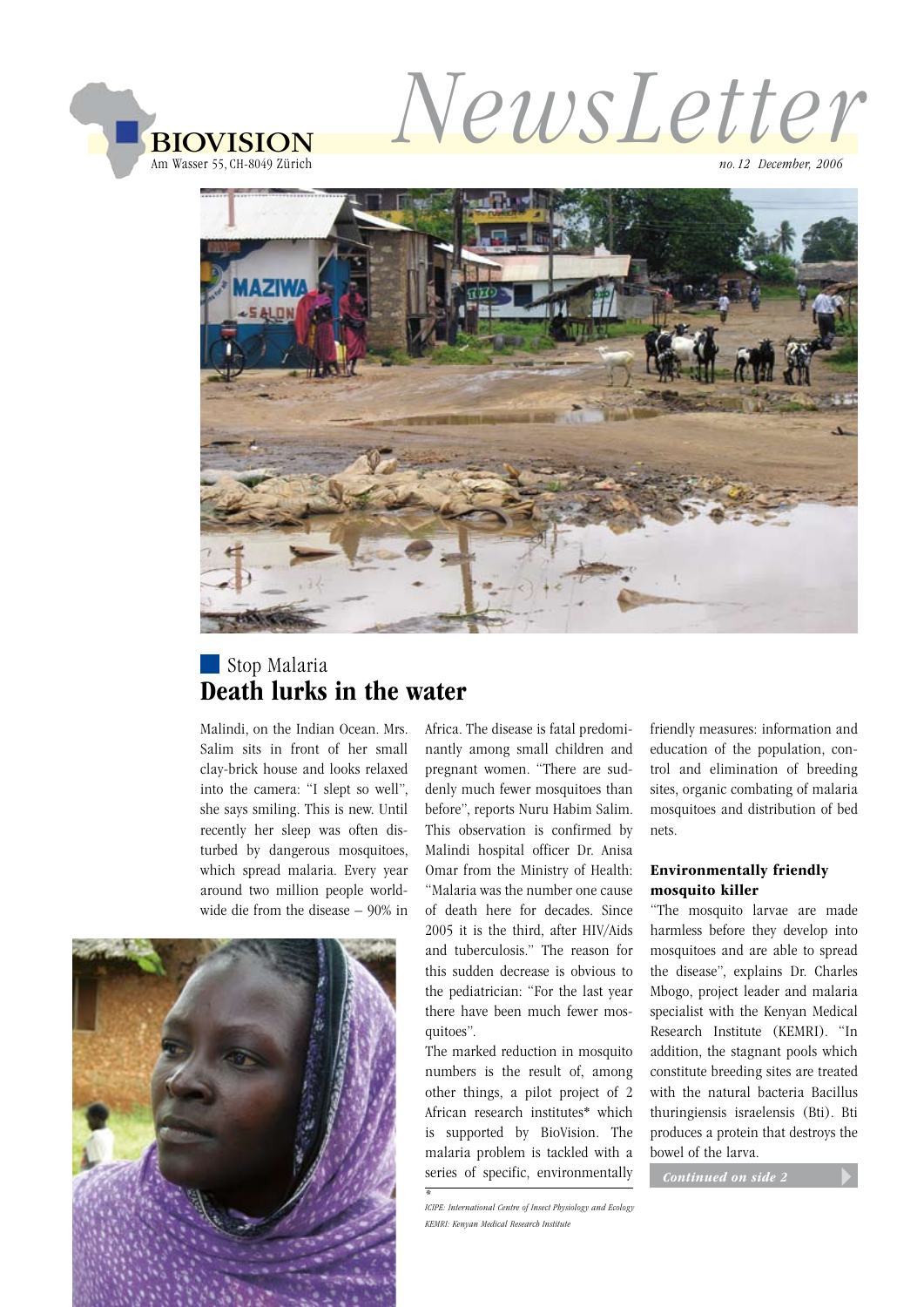Editorial



*I remember my shock when in Mozambique in the 1980s I saw snow-white people working in the fields. They had stood unprotected in the falling mist of DDT. This highly effective insecticide does not only kill pests. It is absorbed into the food chain and damages those at the top of the chain such as fish, birds of prey – or people. DDT causes cancer. In the animal kingdom it causes a dramatic decline in rare species, such as the peregrine falcon. For this reason, use of DDT has been forbidden in most countries for decades. And now WHO wants to start spraying DDT again in order to combat malaria. That makes me furious! How can they put the people and nature of Africa in such immense danger only because the chemical is supposedly cheap and efficient? Why do they want to do in Africa that which would never be permitted in Europe and North America?*

*There is no panacea for malaria. But there are environmentally sound alternatives to DDT! And we also know that the problem can only be tackled at its root through an integrated approach that effectively combines various sustainable measures.*

*It is irresponsible to fight fire with fire. I hope that those responsible rethink their actions in accordance with research and do not allow old mistakes to be made again in Africa. The costs and damage resulting from the reintroduction of DDT are well-known.*

*Dr. Hans Rudolf Herren Präsident Stiftung BioVision*

#### *Continued from side 1*

Other organisms and the environment remain unharmed. Even drinking water can be treated with Bti." Special mosquito traps are used for successful control. By means of the traps the development of the mosquito population can be monitored and further specific interventions carried out as needed.

#### Knowledge is the beginning

Close co-operation and active participation of the affected population are also of the highest priority for Dr. Charles Mbogo. "The people are informed on the causes of the disease, the role of mosquitoes and the danger which lurks in stagnant bodies of water. A disused tyre filled with rainwater or pool near the hut can serve as a breeding ground", he emphasises. A particular coup was achieved with the training of local people to Mosquito Scouts, who act as agents between the population and the experts in the malaria project. Scouts are responsible for an area of around one square kilometre, where they search out the breeding sites of stagnant water and instruct the population in cleaning up the area, thereby reducing the risks. They also supervise the distribution of mosquito nets and collect data from the malaria traps.

#### Mosquito Scouts: Key to Success

The mosquito scouts are recruited from various local organisations such as women's or youth groups. A trained social worker organises the initial and further training and coordinates operations. For Hafswa Bokia, Mosquito Scout in the Malindi slums, hunting for mosquitoes is a job that secures her existence. From sun-up to sundown she organises waste disposal actions with the inhabitants of the area, gives instruction on clearing sewage canals and urges the pools to be drained and holes to be filled. "The people trust me because I am one of them. But it will take time for them to change their behaviour", says Hafswa Bokia impatiently. There will be no lack of work for the Malindi Mosquito Scouts. But a good start has been made. In any case more and more people in Malindi can sleep untroubled at night.



*Hafswa Bokia, Mosquito Scoutin Malindi, hunts out the breeding sites of the malaria mosquitoes and instructs the affected population on the removal of dangers.*

*BioVision Programme Co-ordinator Verena Albertin and Project Leader Dr. Charles Mbogo in Malindi: Mrs. Nuru Habim Salim is one of the 4,000 mothers with small children who are the first to be equipped with bed nets sponsored by FAWCO, partner of BioVision.*

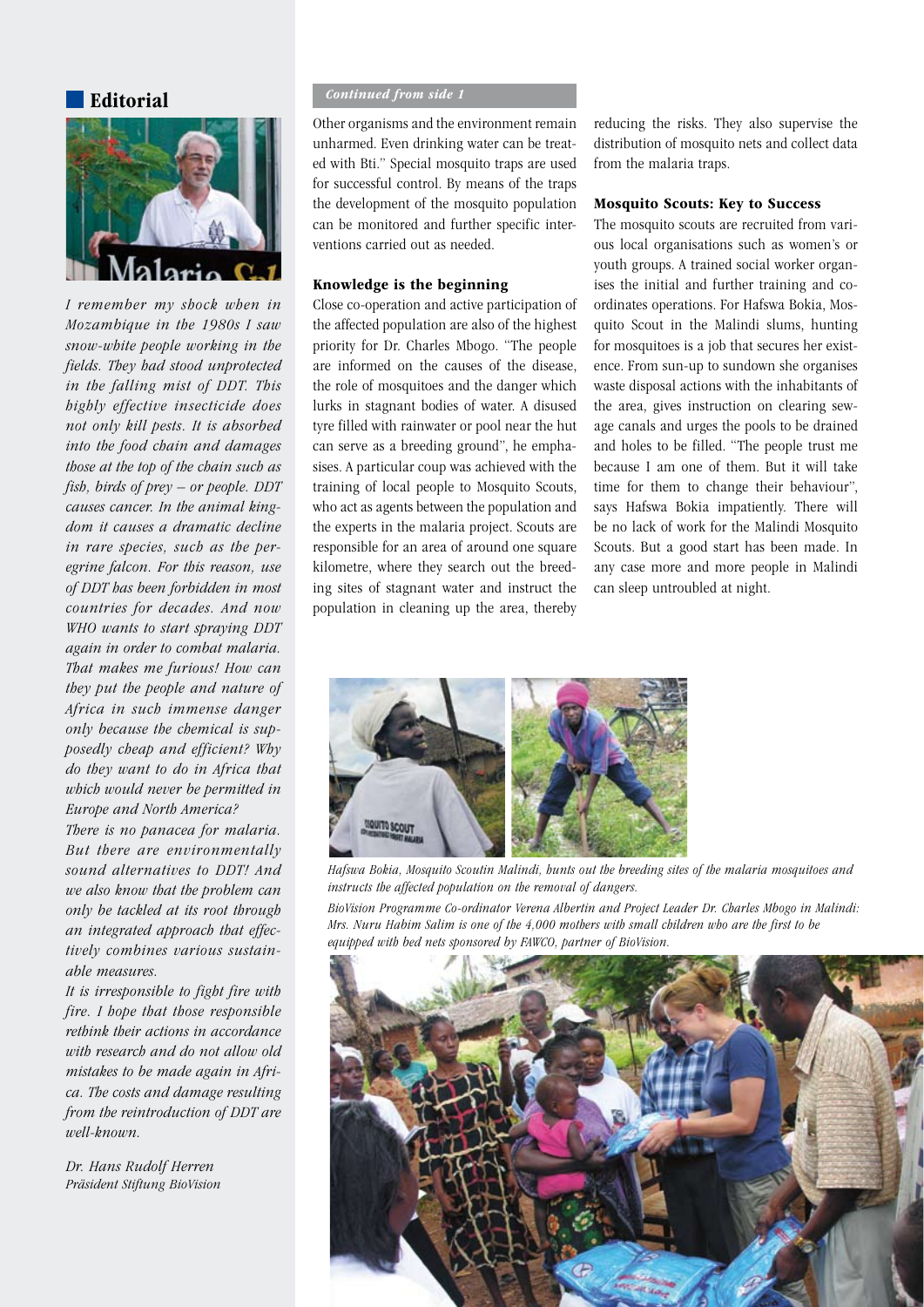

# **A** Day in the Life of Nyotumba Bonaventure Illustrator in Kenya

Today I woke up early at 5am. The loud dawn birdsong outside woke me. That would never happen in Nairobi, where I live with my wife and two small daughters. Here on Lake Victoria however, where I am currently working on a textbook, I enjoy the concert every morning. The book is intended for men and women farmers who want to combat maize pests with organic methods rather than expensive chemicals. The method is called Push-Pull and was invented at ICIPE. My specialty is the realistic illustration of all things that can be imagined. Even as a small boy I felt attracted by any sort of drawing tool and drew on everything I could get my hands on. In our house paper was an absolute luxury, so I pitched into my sisters' schoolbooks, to their annoyance. They bore the teacher's punishment for my doodling. My oldest brother was very tolerant and every now and then he got me a piece of paper. I copied everything he painted and drew. One day he challenged me to put my own ideas down on paper. That was an important step in my development to illustrator and designer. I also like to paint pictures. Unfortunately, the people who like my art do not even have the necessary small amount to buy pictures. And so I earn a living wage for my family as a graphic designer and illustrator, like here for the illustration of this textbook.

I had no clue about Push-Pull when I came to the research station at Lake Victoria. But within the framework of a seminar with experts, researchers, farmers and teachers we developed within a few days a manual that was easy to understand. I draw according to precise specifications from the scientists: maize plants, harmful insects in all stages, from egg to larva to hatched stem borer. The advantage of precise drawing over photography is clear: Ink drawings can be easily copied. Colour photos are expensive to print and are unsuitable to be copied. That is important, since farmers in Kenya earn very little money. Teaching materials must also be cheap if they are to be successfully distributed. And this is exactly what Push-Pull is all about. Farmers take the knowledge learned in courses and apply it in their fields, then show all interested friends and neighbours. That is why there are so many illustrations, so that people with little schooling can understand the manual. When I am back in Nairobi, I will draw a few of the rare birds from here around Lake Victoria and tell my girls Rochelle and Irmina a story about them. I love that. Maybe because my mother always knew a good story to tell at bedtime. I dream about turning some of these African stories into picture stories . I am sure many children would like them.

 *Recorded at Lake Victoria by AndreasSchriber 2006*



## **Push-Pull in Maize** New start with focus on women

The principle of the Push-Pull method against the maize stem borer is impressive: the bean plant Desmodium, which covers the soil, is planted between maize stems and pushes the parasites out of the field with its scent. It simultaneously destroys the aggressive weed Striga, enriches the soil with nitrates and protects the soil from erosion. Napier grass around the perimeter of the field attracts the stem borer to its sticky blades with its scent. The maize is protected from insect damage and the harvest can be greatly increased.

 But despite improved harvests, up to now distribution of the methods in Kenya has slowed down. One of the main reasons for this is identified in the traditional division of labour between men and women farmers in Kenya. The additional effort required for organic methods is predominantly taken on by the women. They have scarce time for this alongside managing the household, bringing up the children and finding water and firewood. Aside from this, many more enterprises are being led by women farmers. Cause of this is the low life expectancy of around 40 years, which can be traced back to the spread of HIV/Aids.

To accommodate these circumstances, BioVisions follow-up project at Lake Victoria has a strong socio-economic component: alongside the question of disseminating knowledge among women, great importance is ascribed to the reduction of additional burdens and discussion of traditional gender roles.